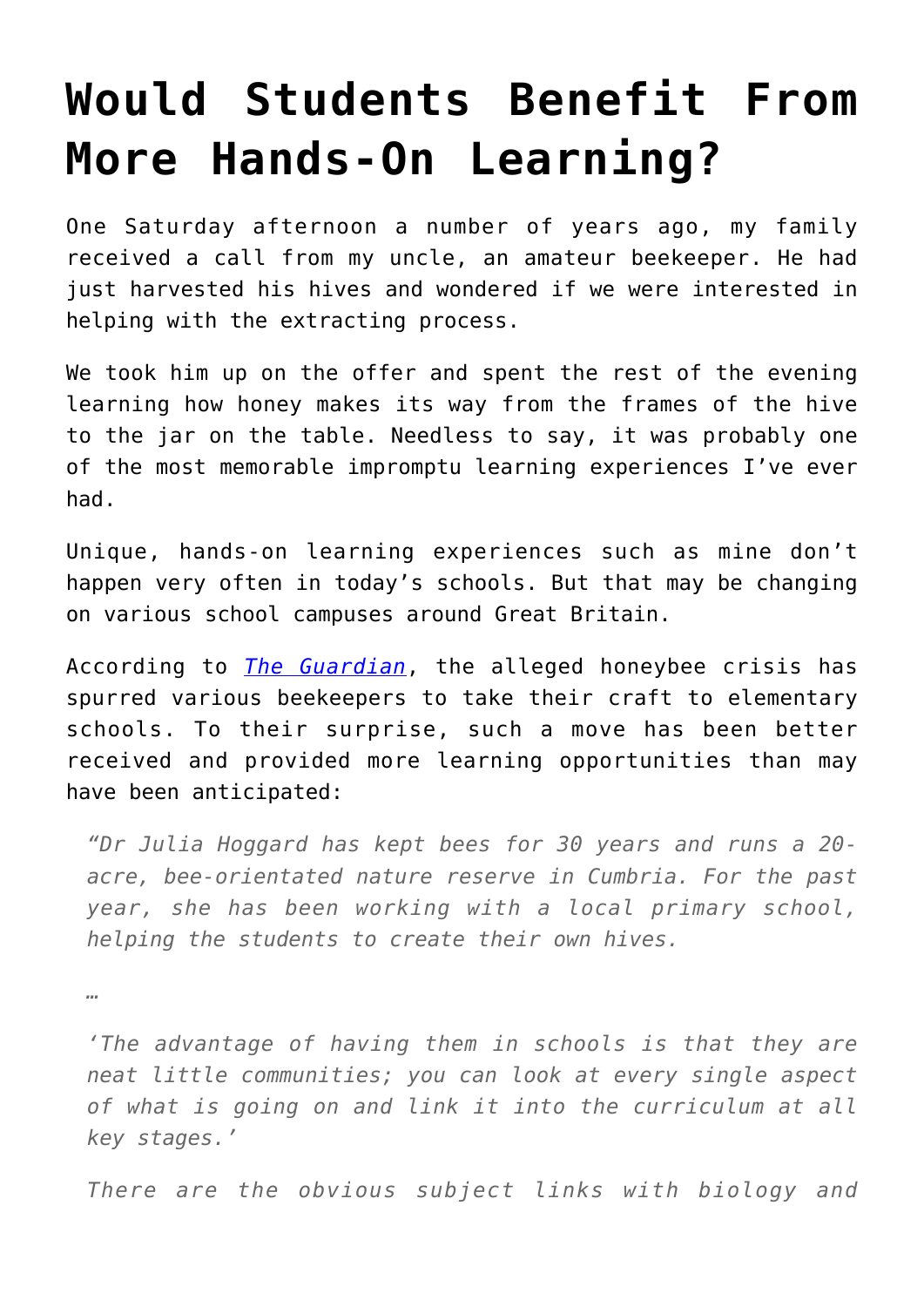*environmental science – studying mini beasts, pollination and sustainability, for example – but a hive can also be used to explore elements of history, art, maths and music, as well as providing opportunities for developing practical skills: using woodwork lessons to construct the hive, or making dishes using honey in food technology."*

According to those who have tried it, children revel in such lessons, enjoying both the sensory experiences and the excitement and danger that working with bees can bring.

In recent years, classrooms have placed a decided emphasis on getting through the latest textbook, worksheet, or exam. As a result, they have little conception as to how multiple academic subjects and knowledge fit together to form a cohesive whole. Furthermore, such an emphasis eliminates opportunities for many hands-on, real-life learning experiences, including building, cooking, or working in nature.

## British educator Charlotte Mason [once said:](https://www.amblesideonline.org/CM/vol1complete.html#1_2_01to08)

*"A great deal has been said lately about the danger of overpressure, of requiring too much mental work from a child of tender years. The danger exists; but lies, not in giving the child too much, but in giving him the wrong thing to do, the sort of work for which the present state of his mental development does not fit him. … But give the child work that Nature intended for him, and the quantity he can get through with ease is practically unlimited. Whoever saw a child tired of seeing, of examining in his own way, unfamiliar things? This is the sort of mental nourishment for which he has an unbounded appetite, because it is that food of the mind on which, for the present, he is meant to grow."*

Is it possible that in our quest for a well-rounded, knowledge-intense school experience, we have diminished our